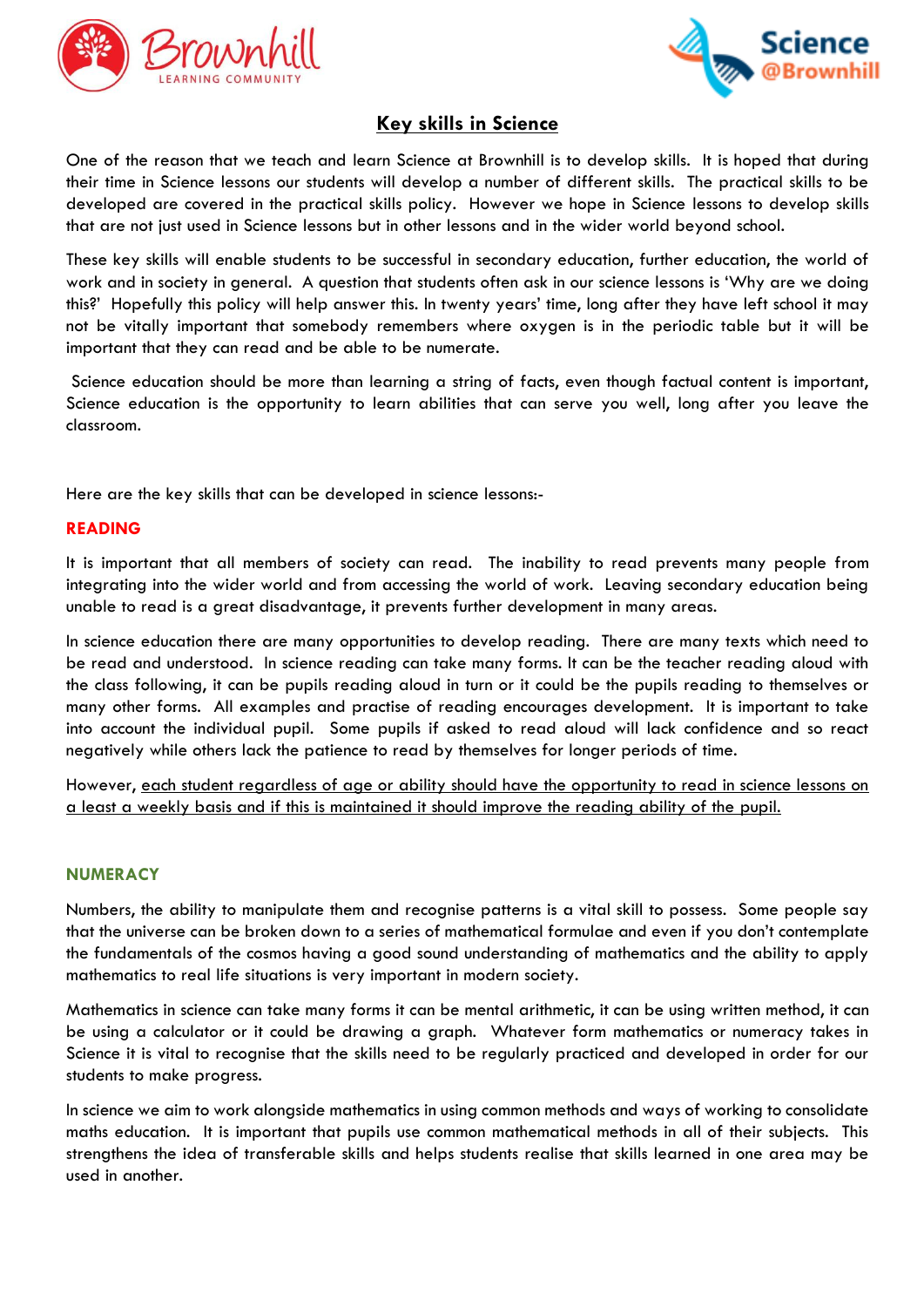



Just like reading it is vital that science students use their mathematical skills regularly and that teachers practise and develop the maths skills of their pupils. Students in science should be taught mathematical methods and given the opportunity to practice their mathematical skills regularly, this should be regardless of age or ability.

## **COMMUNICATION**

In the modern world it is vital that everyone can communicate effectively. This communication can take many forms it can be verbal, it can be in writing or it can even be in the form of a drawing or diagram. Whatever form communication takes it is vital that that the communicator is able to get their meaning, intent and feelings across. This communication needs to be understood by its intended target. It is also important that pupils realise that communication is a two way process, it involves listening to and understanding information that you are being given as well as giving your opinion.

Communication in the classroom takes many forms it can be from teacher to pupils, it can be between pupils or it could even be pupil feedback. It is vital that all members of the class teachers, other adults and pupils are confident and able to communicate. All opinions should be listened to and considered and teachers should encourage with questions their pupils to put forward ideas and opinions.

Science classrooms should be places were communication is encouraged and everyone's work, ideas and opinions should be listened to and treated with respect.

#### **OBSERVE**

Another scientific ability that can be carried into the outside world is the ability to observe. It is important that pupils can mentally note events or actions that have happened and then record this for future reference. Observing is not the same as passively spectating, it is seeing actions unfold and trying to actively understand what it is going on, in short it is watching for a purpose. In observations it is vital that pupils notice any differences or changes that are occurring and be able to determine any patterns that may be apparent. It is also important that things that are observed can be described clearly, accurately and concisely.

There are many things that can be observed in the class videos, power points, experiments and photographs are just a few examples. Like all other skills observation is developed by practice and pupils should be given the opportunity to practice observation regularly.

Each unit of work should have at least one opportunity to practice the observe skill.

## **ANSWER**

The world is full of questions, Why? What? Where? How? Science is the way we answer the most fundamental questions in life. The study of science is the way humanity answers the questions of its own existence. When pupils study science they are continually answering questions starting with the simple moving on to the more profound and when they come to sit exams answering questions become very important.

The process of answering a question may seem simple but in fact it is far from that. In exams sometimes even the most able students struggle to answer questions which appear to be quite straightforward.

Like all of the skills mentioned here, the skill of answering questions is developed by practice. The more questions that a student answers the better both verbally and in writing. Science lessons should be full of questions and pupils should become proficient in answering them. Of course not all pupils will be able to answer the most difficult questions straight away and differentiation and scaffolding should be used for all pupils to make progress.